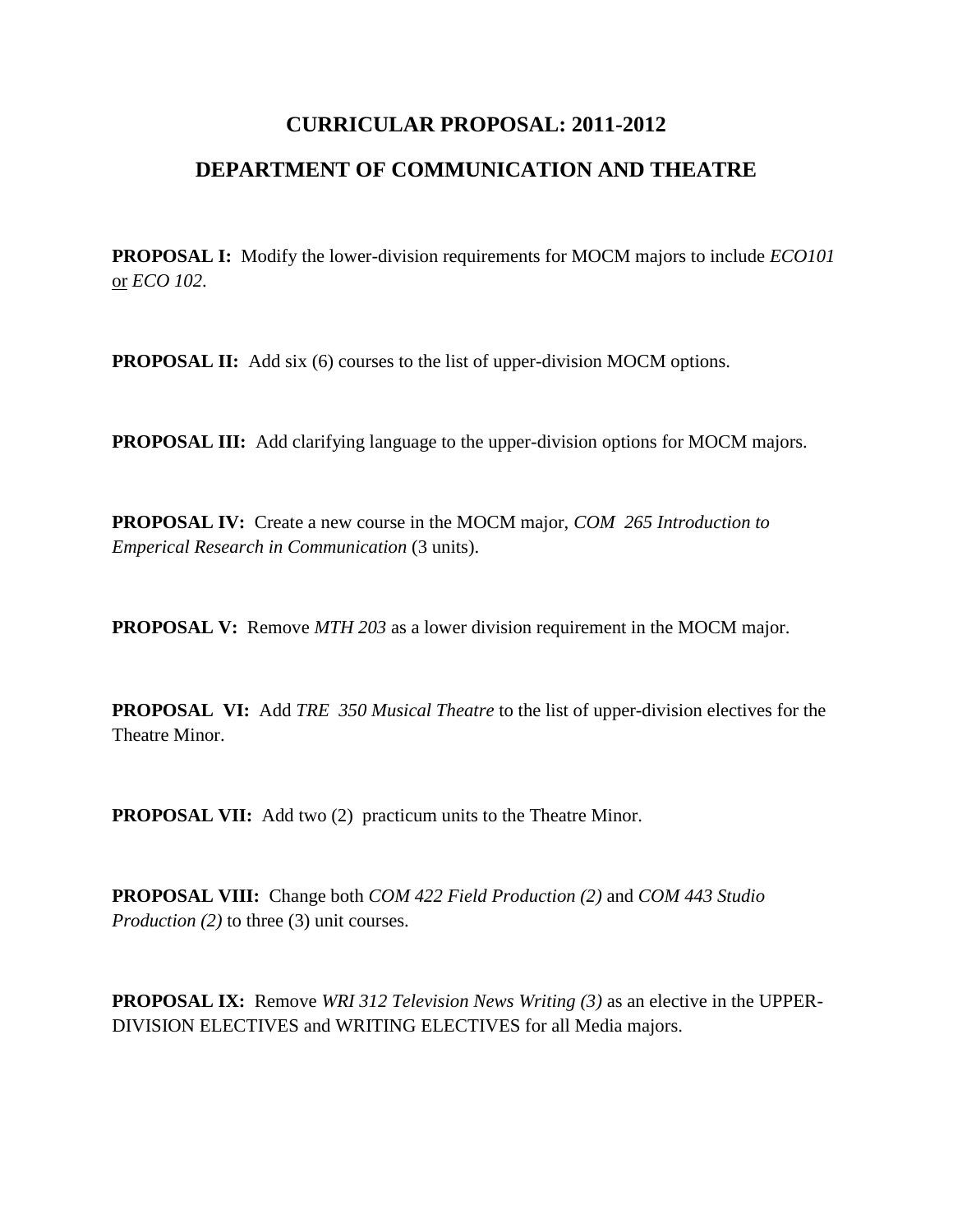**PROPOSAL X:** Designate *WRI 312 Television News Writing* (3) as a co-requisite for *COM 313 Television News Production* (3) in the production and performance concentrations for Media majors.

**PROPOSAL XI:** A joint proposal from the Departments of Communication and Theatre, Literature, Journalism and Modern Languages (LJML) to create an interdisciplinary minor in cinema studies.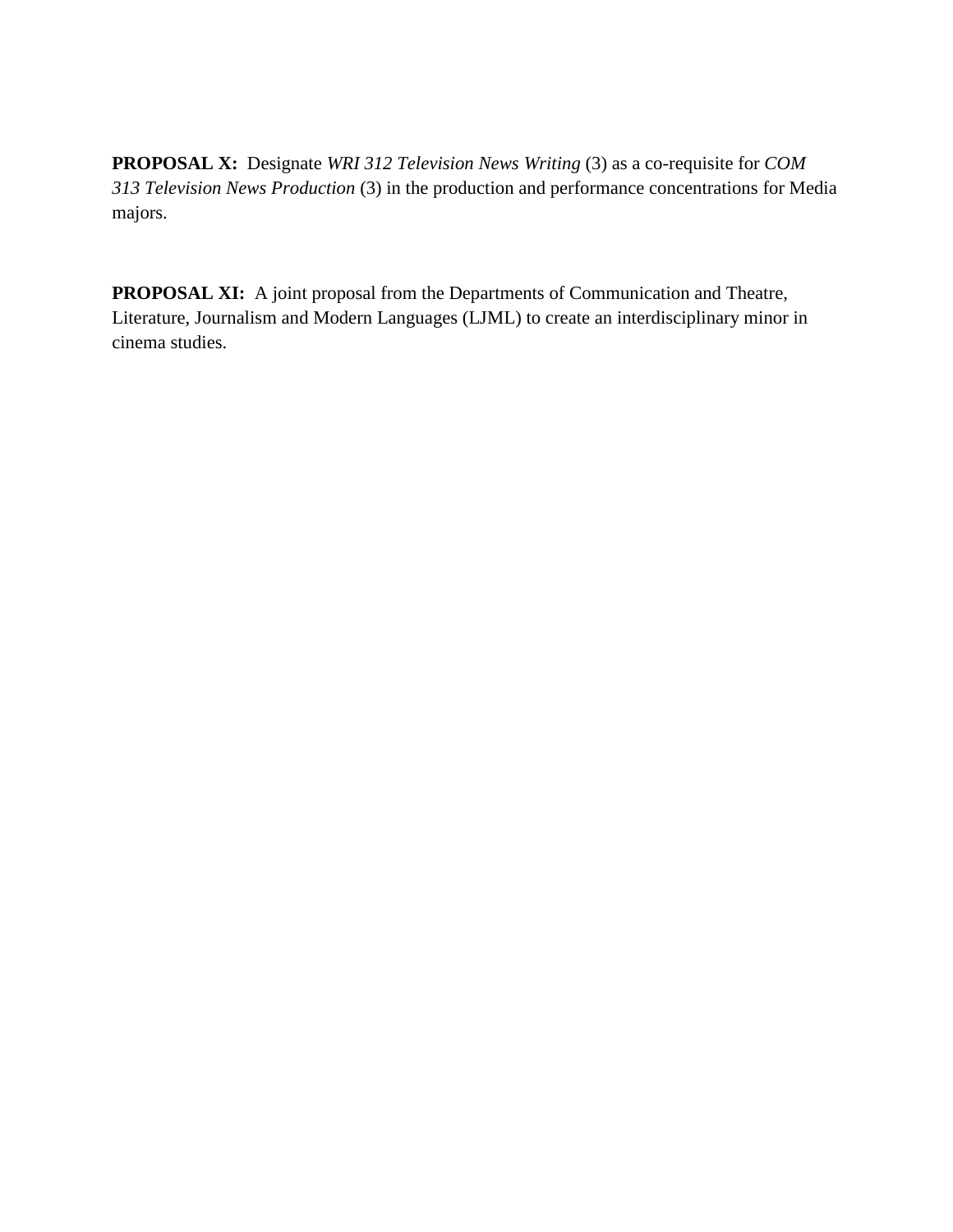**PROPOSAL I:** Modify the lower-division requirements for MOCM majors to include ECO101 or ECO 102.

**Rationale:** In an effort to maintain intended flexibility, we will accept either macro or micro economics as an introduction to basic economic principles depending on the student's preferences. Many students enter the MOCM major having already taken one or the other at a community college or as part of a previous major. This change will officially codify what has been a long-term practice in permitting curricular exceptions.

#### **Catalog Copy:**

#### **LOWER-DIVISION CORE REQUIREMENTS**

| <b>COURSE</b>                               | <b>TITLE</b>                                               | <b>UNITS</b>   |
|---------------------------------------------|------------------------------------------------------------|----------------|
| <b>COM 190</b>                              | Interpersonal Communication                                | 3              |
| <b>COM 220</b>                              | <b>Small Group Communication</b>                           | 3              |
| <b>COM265</b>                               | Introduction to Empirical Research in Communication        | 3              |
| <b>ACC 201</b>                              | Principles of Accounting I                                 | $\overline{4}$ |
| <b>ECO</b> 101                              | Principles of Economics I                                  |                |
| <b>or</b>                                   |                                                            |                |
| <b>ECO</b> 102                              | Principles of Economics II                                 | 3              |
|                                             | Lower-division units: (16 units excluding 3 counted toward |                |
|                                             | general education).                                        | 13             |
| <b>Recorded Department/School Vote: 7-0</b> |                                                            |                |

**Library Impact:** None

**Technological Impact:** None

**Proposal II:** Add the following six (6) courses to the list of upper-division MOCM options:

| <b>BUS 382</b> | Entrepreneurship $(2)$ |
|----------------|------------------------|
| <b>BUS 390</b> | Business Finance(4)    |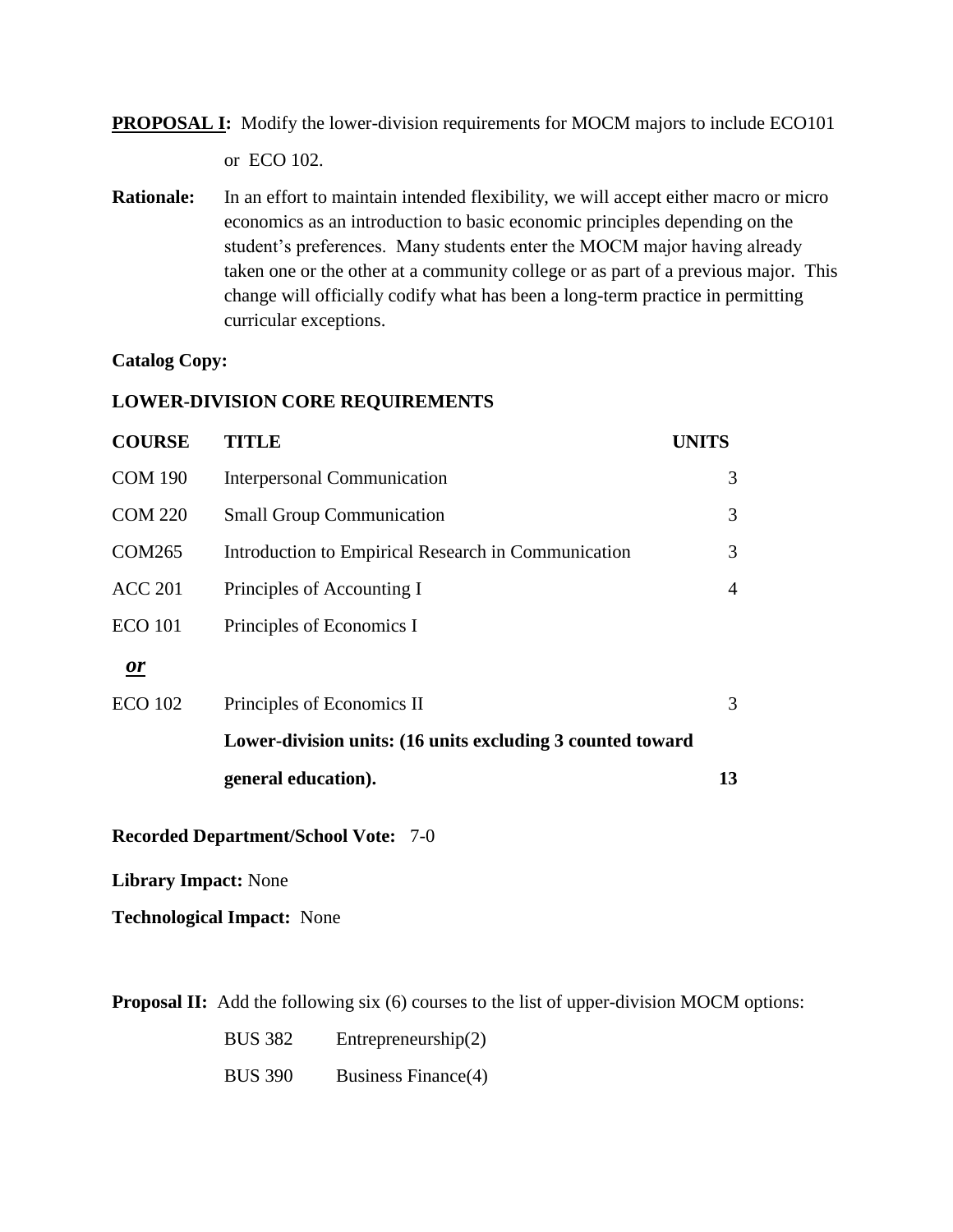| <b>BUS 411</b> | Investments $(4)$             |
|----------------|-------------------------------|
| <b>BUS 475</b> | Sustainability in $Action(4)$ |
| <b>BUS 480</b> | International Business(4)     |
| <b>BUS 486</b> | Small Business Institute(2)   |

**Rationale:** This change is proposed for a number of reasons: (1) Including these additional courses codifies what has long been practiced and permitted through the curricular exception process. (2) In addition, including a wider range of courses recognizes the importance and interest among MOCM majors in these diverse aspects of organizational life. (3) This modification increases desired flexibility for students and reflects our intent to allow students with diverse interests select business courses congruent with their vocational goals and needs. (4) Pragmatically, this change will facilitate the registration process for students. Business faculty will no longer have to respond to each individual request, as well as mitigating the workload of the Dean of Administration who will no longer need to process individual curricular exceptions. The FSB supports this proposed change.

**Recorded Department/School Vote:** 7-0

**Library Impact:** None

**Technological Impact:** None

**Proposal III:** Add clarifying language to the upper-division options list to read – *Selections must include at least two different courses AND at least 6 units total.*

#### **Catalog Copy:**

#### *Take two (2) courses from the following sixteen options (Selections must include at least two different courses AND at least 6 units total).*

BUS 332 Principles of Marketing (4) (JR or SR only)

BUS 334 Professional Selling and Sales Management (4)

BUS 336 Advertising & Promotion Management (4)

BUS 340 Real Estate Principles & Practices (4)

BUS 374 Human Resources(4)

BUS 382 Entrepreneurship(2)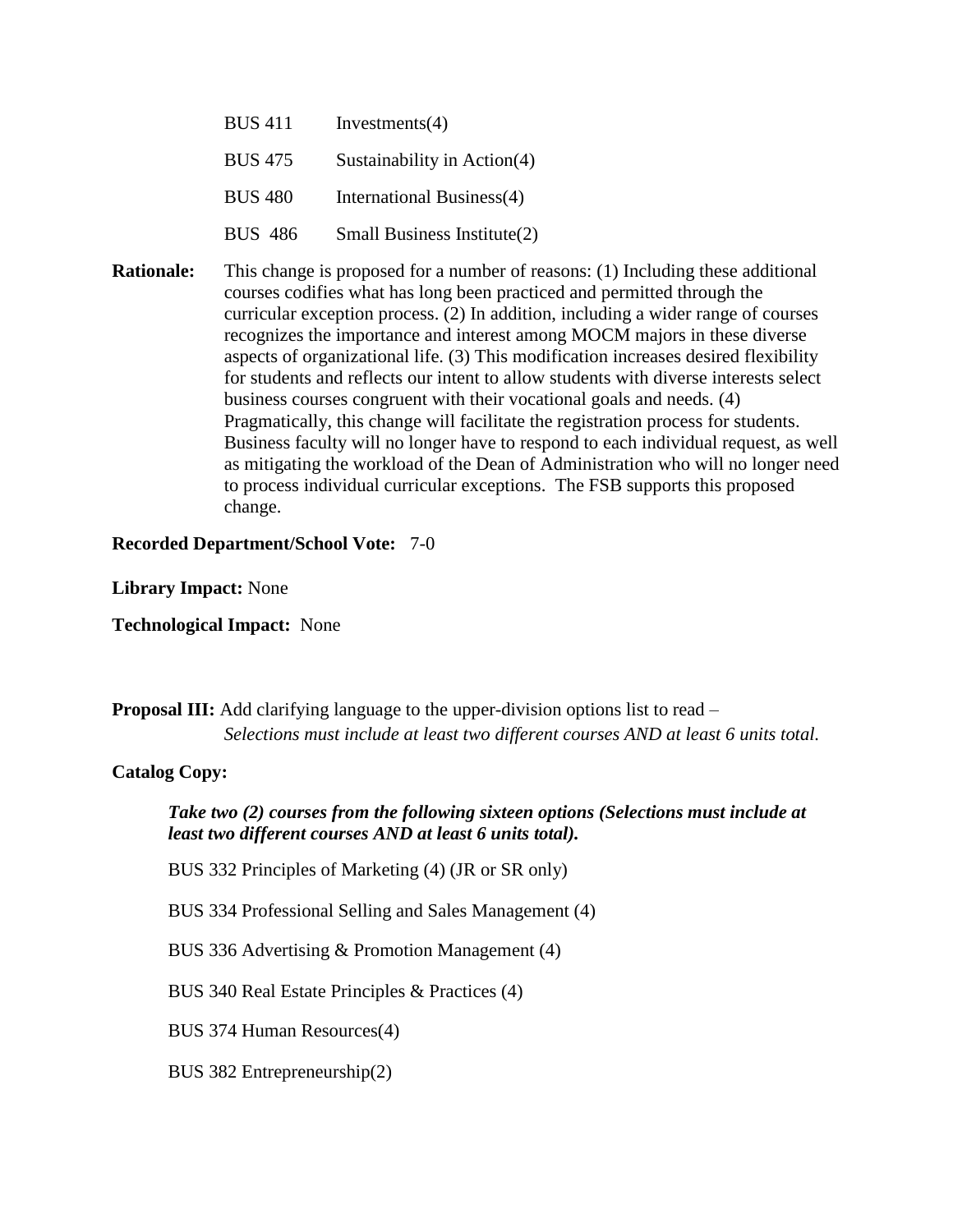BUS 390 Business Finance(4)

BUS 411 Investments(4)

BUS 470 Not-For-Profit Organization Management (4)

BUS 475 Sustainability in Action(4)

BUS 480 International Business(4)

BUS 486 Small Business Institute(2)

COM 365 Intercultural Communication (3)

COM 490 Special Topics in Communication (3)

COM 492 Special Studies in Communication (1-3)

HON 498/499 Honors Project I & II (Counts as one course)(3).

**Recorded Department/School Vote:** 7-0

**Library Impact:** None

**Technological Impact:** None

**Proposal IV:** Create a new course – COM 265 Introduction to Empirical Research in

Communication (3 units).

**Rationale:** Student research in the Department of Communication & Theatre entails projects involving qualitative interviewing, content analysis, and quantitative statistical methods in applied contexts. MOCM, MEDIA, and general COMMUNICATION majors follow very different sequences of courses for their respective majors, but all take our upper-division research and theory course, COM 465. Department faculty agree that a research class, early in their plan of study introducing concepts and procedures students will be required to use in multiple communication courses, would be helpful. At present students enrolled in COM 465 come into the class with extremely divergent exposure and preparation for conducting original research. Currently, MOCM majors are required to take MTH 203 Introduction to Statistics. However, MTH 203 addresses only one of the three topics students in our majors will confront in upper-division course assignments. In addition, even students who have completed MTH 203, may or may not have been exposed to the SPSS statistical software package required in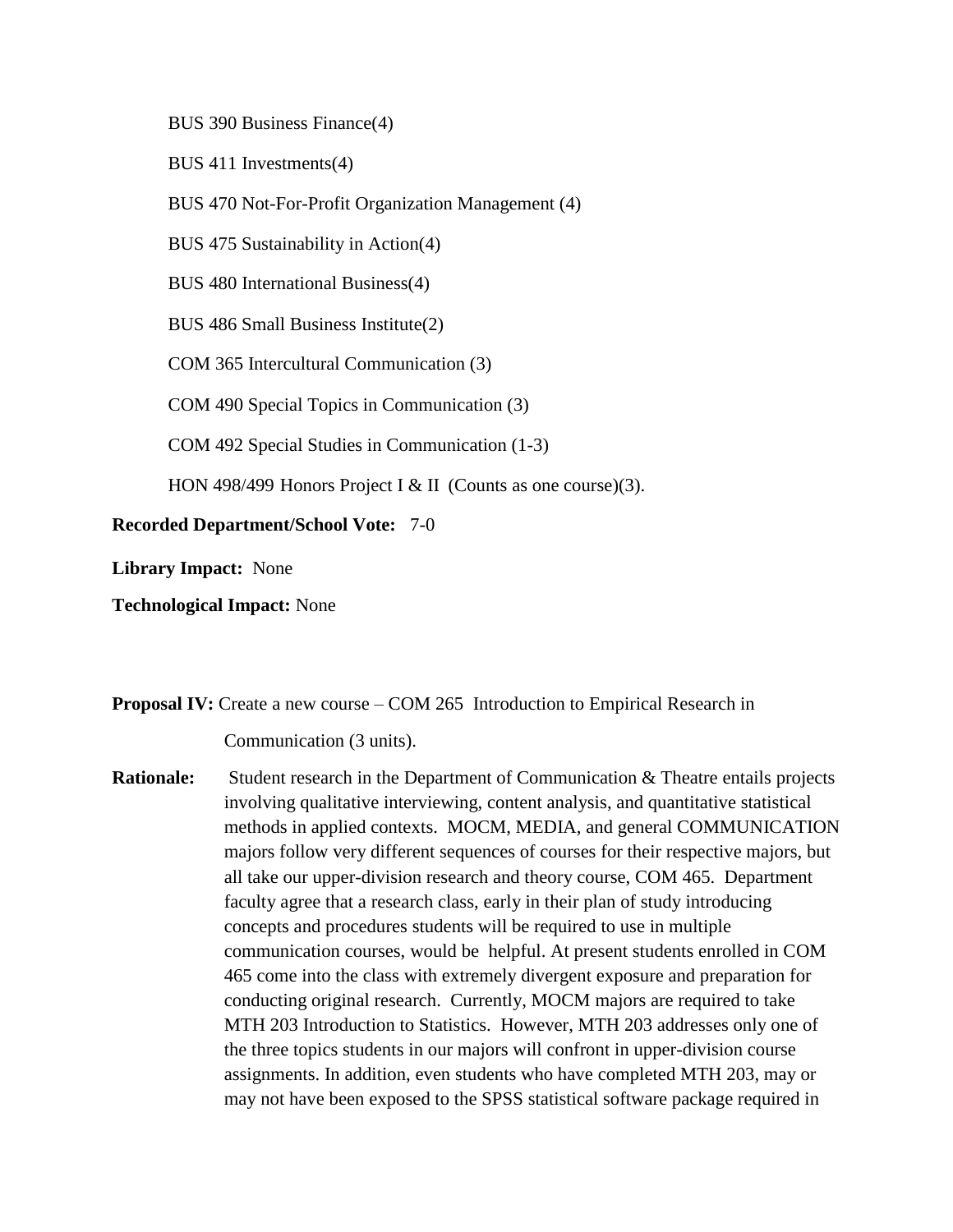COM 465. As a result, we propose replacing MTH 203 with COM 265 for MOCM majors. This course would provide consistency across the department, prepare students in each major for upper-division class projects which reflect the expectations of their particular discipline, reinforce research and data analysis PLO's articulated for each program, and enhance student competency in meeting the demands of COM 465.

#### **Catalog Copy**:

#### **COM265 Introduction to Empirical Research in Communication**

This course is a survey of qualitative, statistical, and content analytic methods in communication research. The class includes an introduction to IRB protocols and forms, a review of APA style requirements, as well as the use of statistical software in data analysis.

# **Point Loma Nazarene University**

# **Department of Communication & Theatre COM 265 – Introduction to Empirical Research in Communication**

#### **Required Texts:**

**Course Description:** This course is a survey of qualitative and quantitative research methods in communication. This class includes an introduction to IRB protocols and forms, a review of APA style requirements, and the use of statistical software in data analysis.

**Student Learning Outcomes:** After taking this course students will have the ability to:

- 1. Understand the different methods for conducting empirical research.
- 2. Formulate good research questions and design appropriate research.
- 3. Construct both qualitative and quantitative research design models used within the social sciences.
- 4. Analyze both qualitative and quantitative data from periodical literature.
- 5. Submitt research through IRB and understand the value of empirical research and the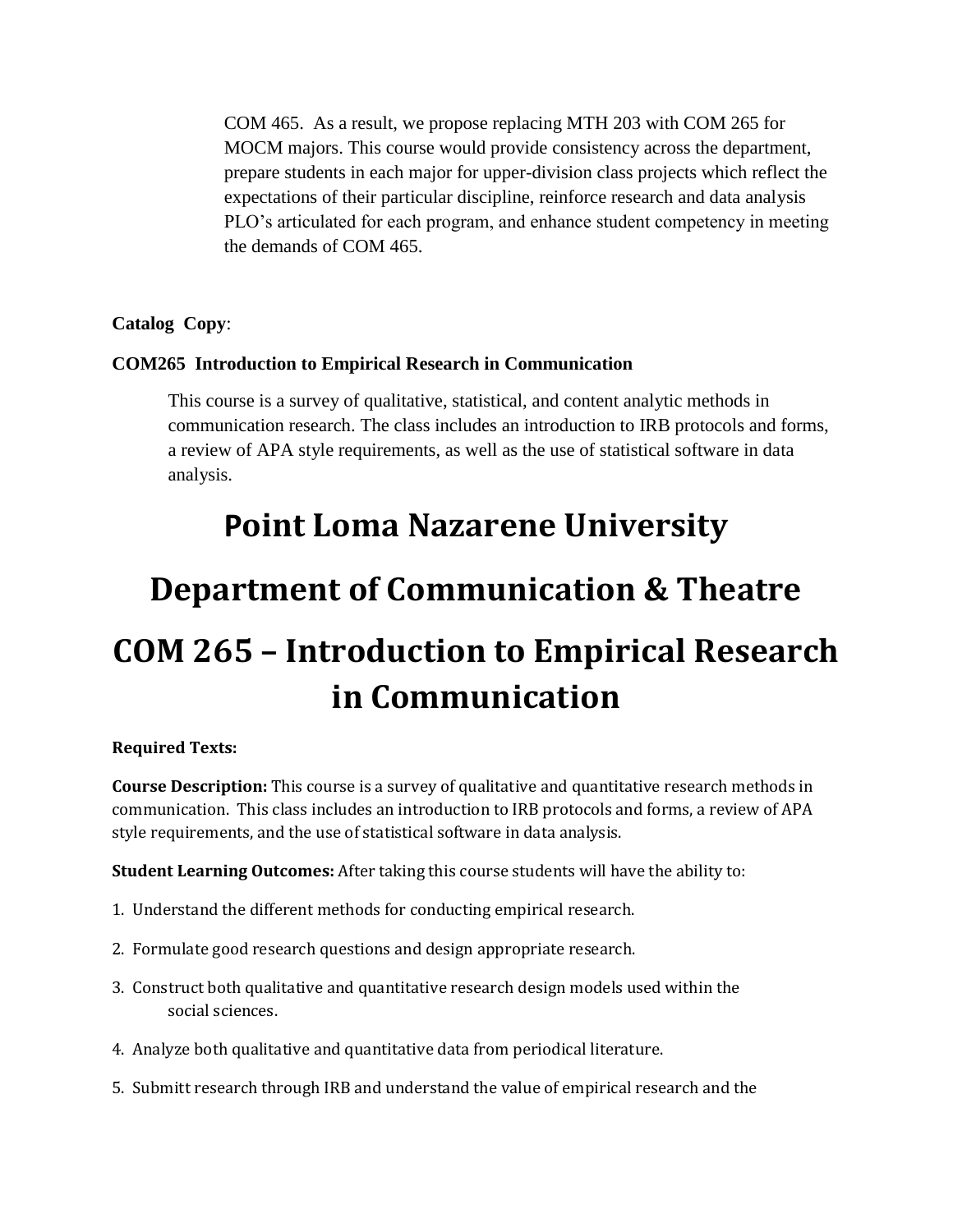ethical issues involved in social science research.

#### **Assignments:**

- 1. Research Reports: In order to practice the skill of critically reading research articles, you will be asked to read and answer questions about five research articles.
- 2. SPSS Reports: A data set will be provided for you in SPSS and you will run specified statistical procedures and turn in a 1-2 page report of your findings.
- 3. Content Analysis Report: A transcript will be provided in which you will perform basic content analaysis and report your findings in a 1-2 page paper.
- 3. Exams: There will be two exams over the material presented.

#### **Recorded Department/School Vote:** 7-0

**Units Added/Dropped:** 3/3 (COM190 (3) will be offered once a year to offset the addition of COM 265 (3))

**Staffing Impact:** None

**Library Impact:** None

**Technological Impact:** None

**PROPOSAL V:** Remove MTH 203 as a lower division requirement in the MOCM major.

**Rationale:** COM 265 will provide more specific and needed content for the MOCM majors.

**Catalog Copy**: See Catalog Copy after Proposal I.

**Recorded Department/School Vote:** 7-0

**Library Impact:** None

**Technological Impact:** None

**PROPOSAL VI:** Add TRE 350 Musical Theatre to the list of upper-division electives for the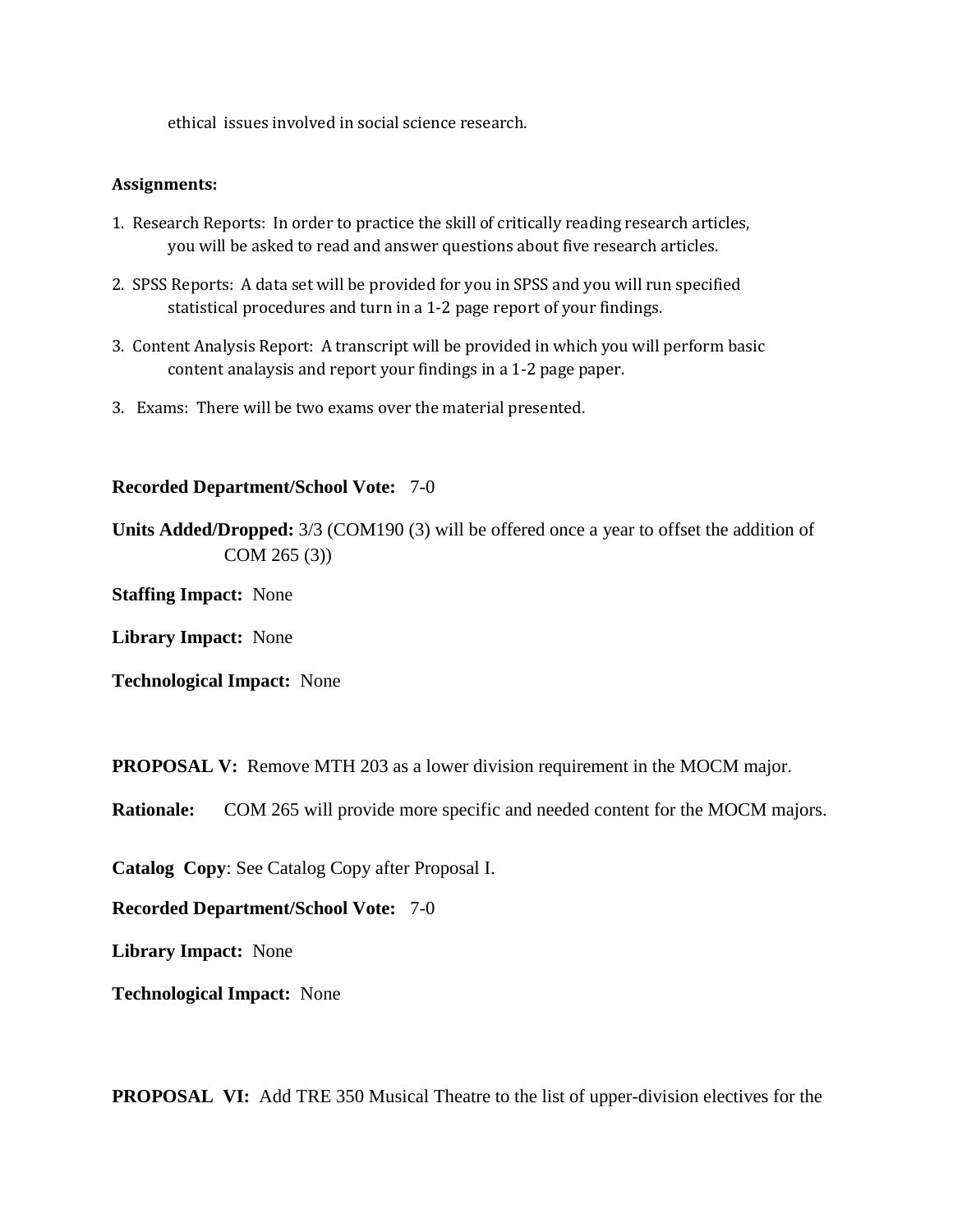Theatre Minor.

**Rationale:** Adding this course to the electives will add more flexibility to the minor. **Recorded Department/School Vote:** 7-0 **Library Impact:** None

**Technological Impact:** None

**PROPOSAL VII:** Add two (2) practicum units to the Theatre Minor.

**Rationale:** Currently no practicum units are required for the minor. This minimal requirement will encourage further involvement in the theatre program and add critical practical knowledge to the minor.

**Catalog Copy:**

**CORE REQUIREMENTS**

| <b>COURSE TITLE</b> |                                             | <b>UNITS</b>   |
|---------------------|---------------------------------------------|----------------|
| <b>TRE 204</b>      | <b>Orientation to Theatre</b>               | 3              |
| <b>TRE 270</b>      | Acting I                                    | 3              |
|                     | <b>LOWER-DIVISION TOTAL</b>                 | 6              |
|                     | Choose 12 units from the following courses: |                |
| <b>TRE 304</b>      | <b>Theatre History</b>                      | 3              |
| <b>TRE 350</b>      | <b>Musical Theatre</b>                      | 3              |
| <b>TRE 354</b>      | Movement I                                  | 3              |
| <b>TRE 370</b>      | Acting II                                   | 3              |
| <b>TRE 436</b>      | <b>Stagecraft Techniques</b>                | $\overline{2}$ |
| <b>TRE 437</b>      | <b>Lighting and Makeup Techniques</b>       | $\overline{2}$ |
| <b>TRE 451</b>      | Movement II                                 | 3              |
|                     | <b>UPPER-DIVISION TOTAL</b>                 | 12             |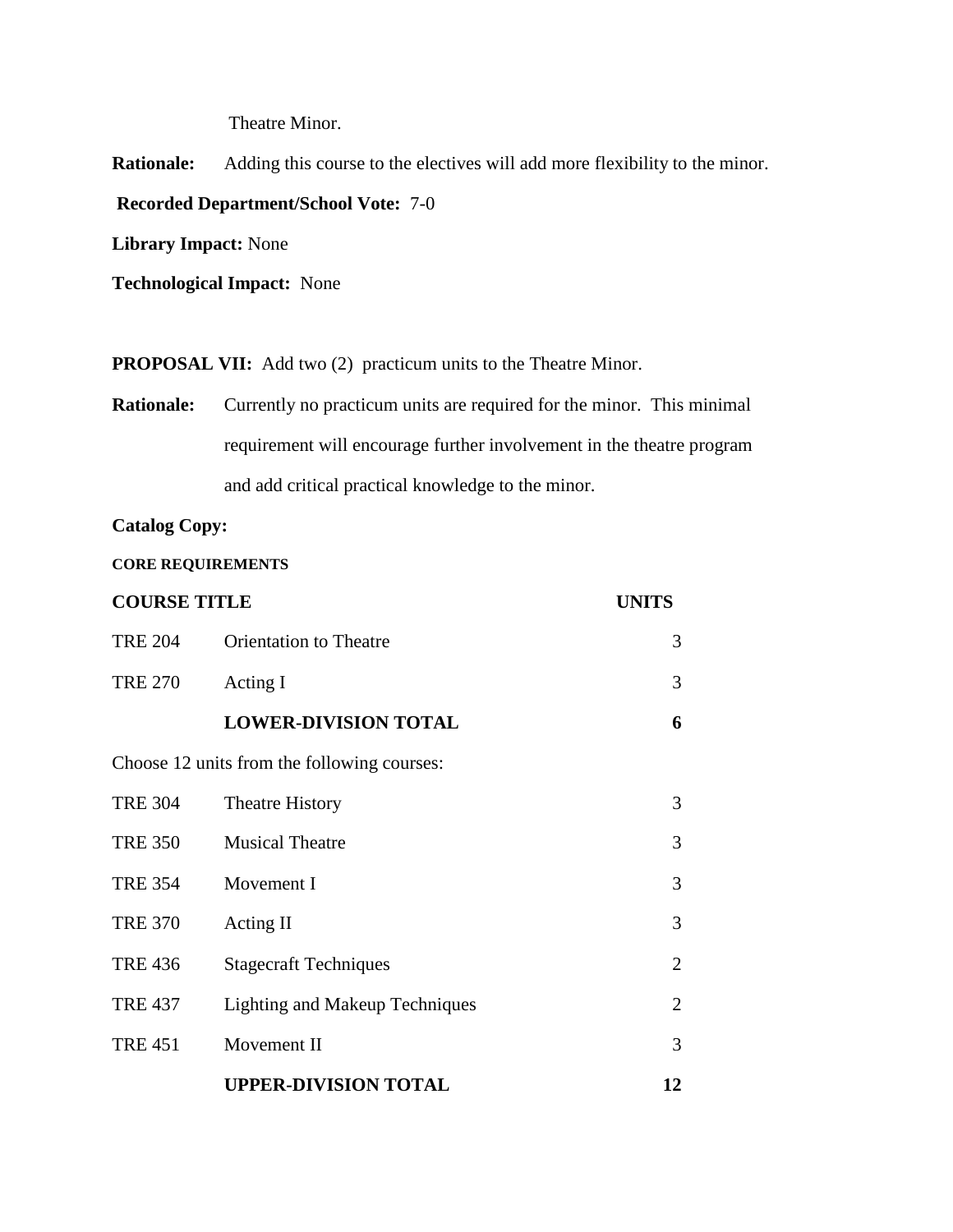Choose 2 units from the following:

TRE 210 Theatre Practicum (1-2)

and/or

| <b>TRE 420</b><br>Theatre Practicum (1-2) |  |
|-------------------------------------------|--|
|-------------------------------------------|--|

| <b>MINOR TOTAL</b> |  |
|--------------------|--|
|                    |  |

#### **Recorded Department/School Vote:** 7-0

**Library Impact:** None

**Technological Impact:** None

**PROPOSAL VIII:** Change both COM 442 Field Production (2) and COM 443 Studio Production (2) to three (3) unit courses. One (1) of these two courses is taught every spring semester, and they are rotated from spring to spring.

**Rationale:** These two courses are capstone-like courses in our media communication major. They are the courses in which students create their best work for submission to film and TV festivals and competitions. The fruit of these two courses has been 22 student television and film projects in 24 student and professional festivals with 18 festival awards (since 2005). However, there are two (2) primary reasons why we need to add an additional hour to these two courses:

> 1. We have installed a new high definition television (HDTV) system this past summer. This new HD system includes many changes that affect a variety of technical and aesthetic production tasks. We have a marked increase in additional time needed for instruction in field and studio cameras, production design and lighting, make up, and other areas; and

> 2. We have also seen a dip in the number of student projects submitted to festivals—which is an indication of some increased lack of confidence in the aesthetic and technical quality of their projects. The present two (2) unit model is inadequate to cover and maintain the tradition of excellence that has been achieved in the past in these courses. This change will provide the much-needed time for an increased number of labs, screenings and discussion, and project planning for each course.

#### **Units Added/Dropped:** +1/year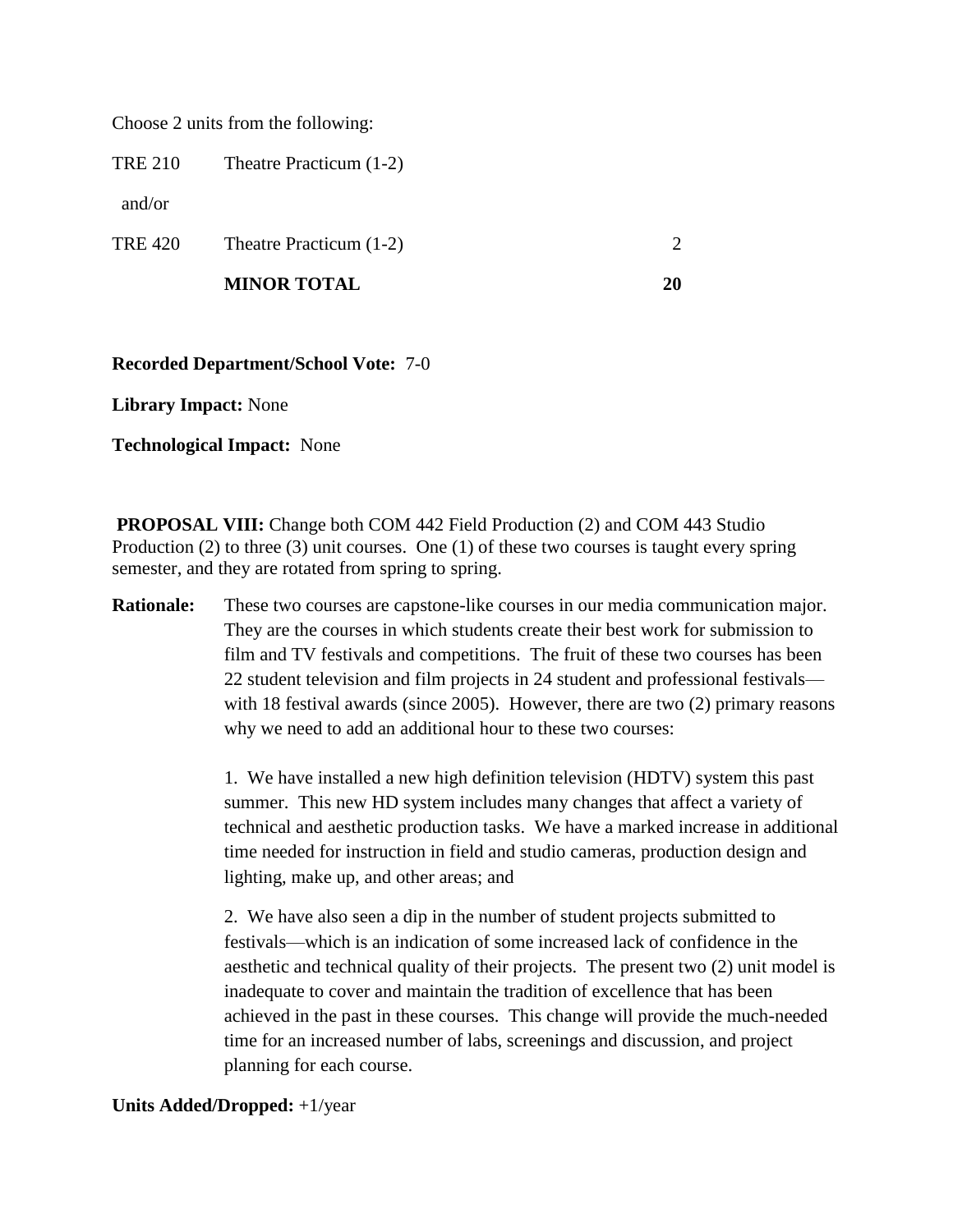#### **Staffing Impact:** None

**PROPOSAL IX:** Remove WRI 312 Television News Writing as an Upper-Division elective in the UPPER-DIVISION ELECTIVES and WRITING ELECTIVES for all Media majors.

**Rationale:** The writing elective is limited to one (1) course which is three (3) credits. The present catalog shows that this course has a prerequisite of another course (WRI 250) that is also included as a writing elective. Therefore, WRI 312 needs to be eliminated as an option.

#### **Catalog Copy:**

#### **UPPER-DIVISION ELECTIVES**

#### *Choose nine (9) units from:*

| <b>COM 300</b> | Narrative and Documentary Film                                               | 3 |
|----------------|------------------------------------------------------------------------------|---|
| <b>COM 340</b> | Organizational Communication                                                 | 3 |
| <b>COM 350</b> | Electronic Media in Communication                                            | 3 |
| <b>COM 390</b> | Introduction to Public Relations                                             | 3 |
| <b>COM 490</b> | Special Topics in Communication                                              | 3 |
| <b>WRI 340</b> | Media Ethics and Law*                                                        | 3 |
|                | Students with a Film Studies concentration may also select the following two |   |
| courses:       |                                                                              |   |
| <b>COM 442</b> | <b>Field Producion</b>                                                       | 3 |
| <b>COM 443</b> | <b>Studio Production</b>                                                     | 3 |
|                | <b>TOTAL</b>                                                                 | 9 |
|                | <b>WRITING ELECTIVES</b>                                                     |   |
|                | Choose one(1) course from:                                                   |   |
| <b>WRI 220</b> | <b>Creative Writing: Mixed Genre</b>                                         | 3 |
| <b>WRI 250</b> | Introduction to Journalism                                                   | 3 |
| <b>WRI 322</b> | Creative Writing: Fiction                                                    | 3 |
| <b>WRI 323</b> | Creative Writing: Non-Fiction                                                | 3 |
|                | <b>TOTAL</b>                                                                 | 3 |

**Units Added/Dropped:** 0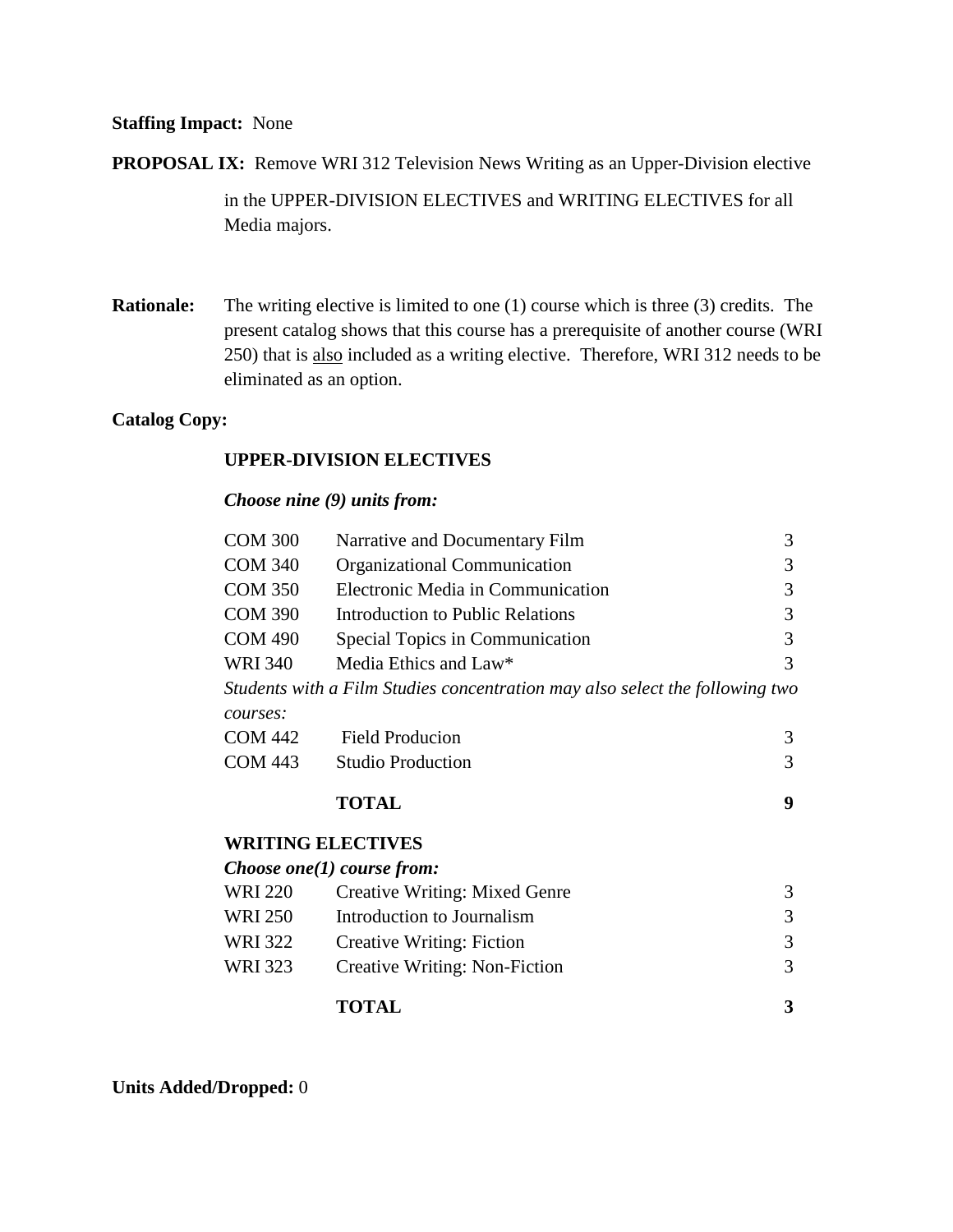#### **Staffing Impact:** None

- **PROPOSAL X:** List WRI 312 Television News Writing (3) as a co-requisite for COM 313 Television News Production (3) in the production and performance concentrations for media majors.
- **Rationale:** COM 313 Television News Production is presently offered as an elective in the performance and production concentrations of the media communication major. However, it has a co-requisite course: WRI 312 Television News Writing. Catalog copy will now show this.

#### **Units added/dropped:** 0

#### **Staffing impact:** none

#### **Catalog Copy:**

#### **Performance**

## **COURSE TITLE UNITS**  *Take a total of 8 units from:* **C**OM 231 Argumentation and Debate 3 COM 260 Advanced public and Professional Speaking 3 COM 313 Television News Production 3<sup>\*</sup> COM 420 Communication Practicum 1 COM 425 Advanced TV Workshop 1 COM 435 Advanced Audio Production 1 TRE 250 Voice and Diction 2 TRE  $270$  Acting I 3 WRI 312 Television News Writing  $3^*$ (*COM 313 AND WRI 312 ARE CO-REQUISITES)*

#### **TOTAL 8**

**Production**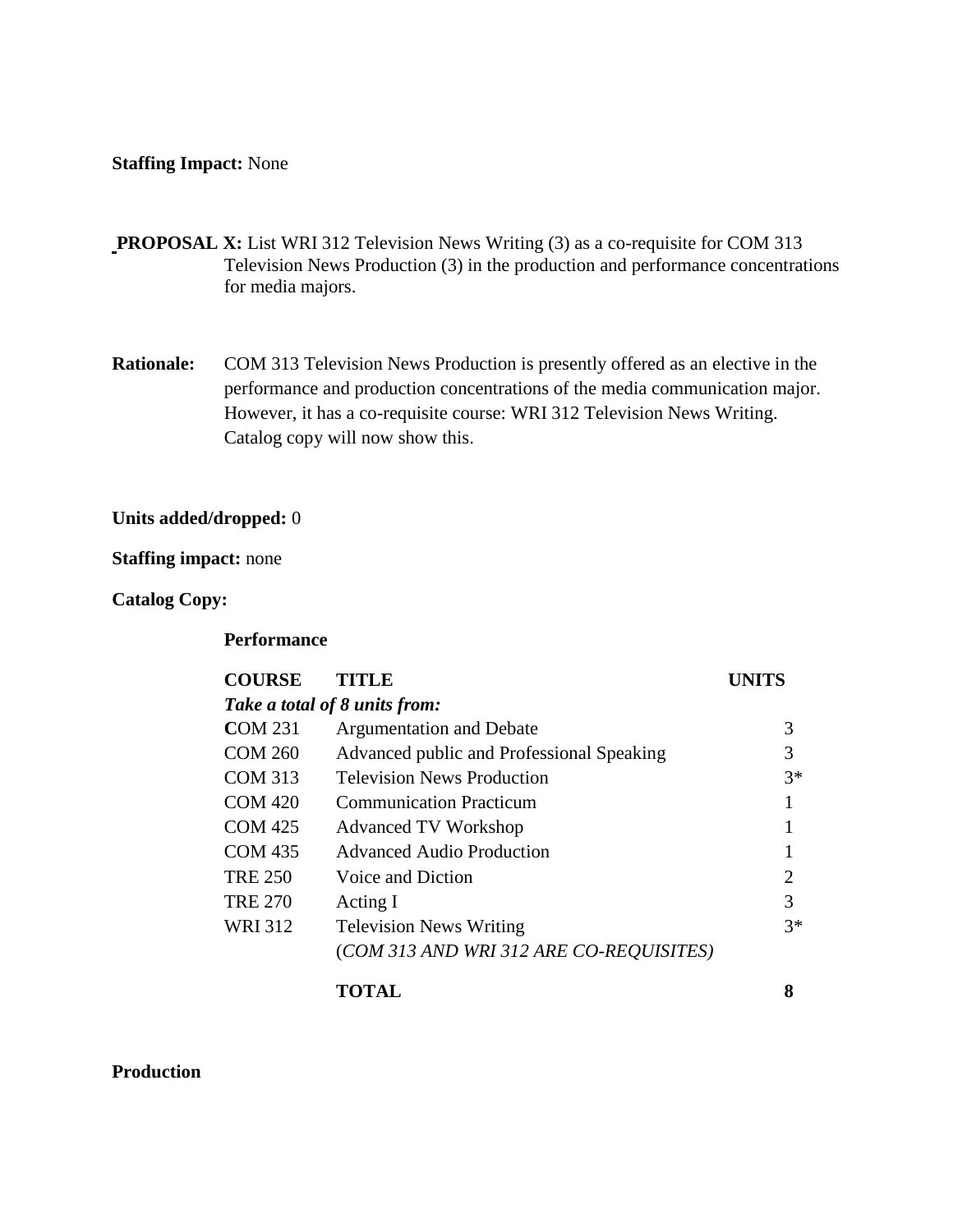| <b>COURSE</b>  | <b>TITLE</b>                            | <b>UNITS</b>   |
|----------------|-----------------------------------------|----------------|
| <b>COM 313</b> | <b>Television News Production</b>       | $3 *$          |
| <b>COM 420</b> | <b>Communication Practicum</b>          |                |
| <b>COM 425</b> | <b>Advanced TV Workshop</b>             |                |
| <b>COM 435</b> | <b>Advanced Audio Production</b>        |                |
| <b>COM 442</b> | Field Production                        | 3              |
| <b>COM 443</b> | <b>Studio Production</b>                | 3              |
| <b>TRE 436</b> | <b>Stagecraft Techniques</b>            | $\overline{2}$ |
| <b>TRE 437</b> | <b>Lighting and Makeup Techniques</b>   | $\overline{2}$ |
| <b>WRI312</b>  | <b>Television News Writing</b>          | $3*$           |
|                | (COM 313 AND WRI 312 ARE CO-REQUISITES) |                |

**TOTAL 8**

**PROPOSAL XI:** Creation of a new minor entitled Cinema Studies.

A joint proposal from the Departments of Communication and Theatre and Literature, Journalism, and Modern Languages

#### **ACTION ITEMS/SUBSTANTIVE CHANGES:**

**Proposal XI: To add an interdisciplinary Minor in Cinema Studies**

**Rationale:** 

**1. How has assessment data informed the proposed change and how recently has your department or school completed a program review? For example, have alumni, outside reviewers, etc., suggested improvements?** 

Our students at Point Loma Nazarene University are increasingly surrounded and influenced by visual media throughout their daily lives, so it is incumbent upon our departments, if not our university, to address their need to become visually literate critical viewers. The primary goal of a minor in Cinema Studies would be to strengthen students' skills in film literacy and critical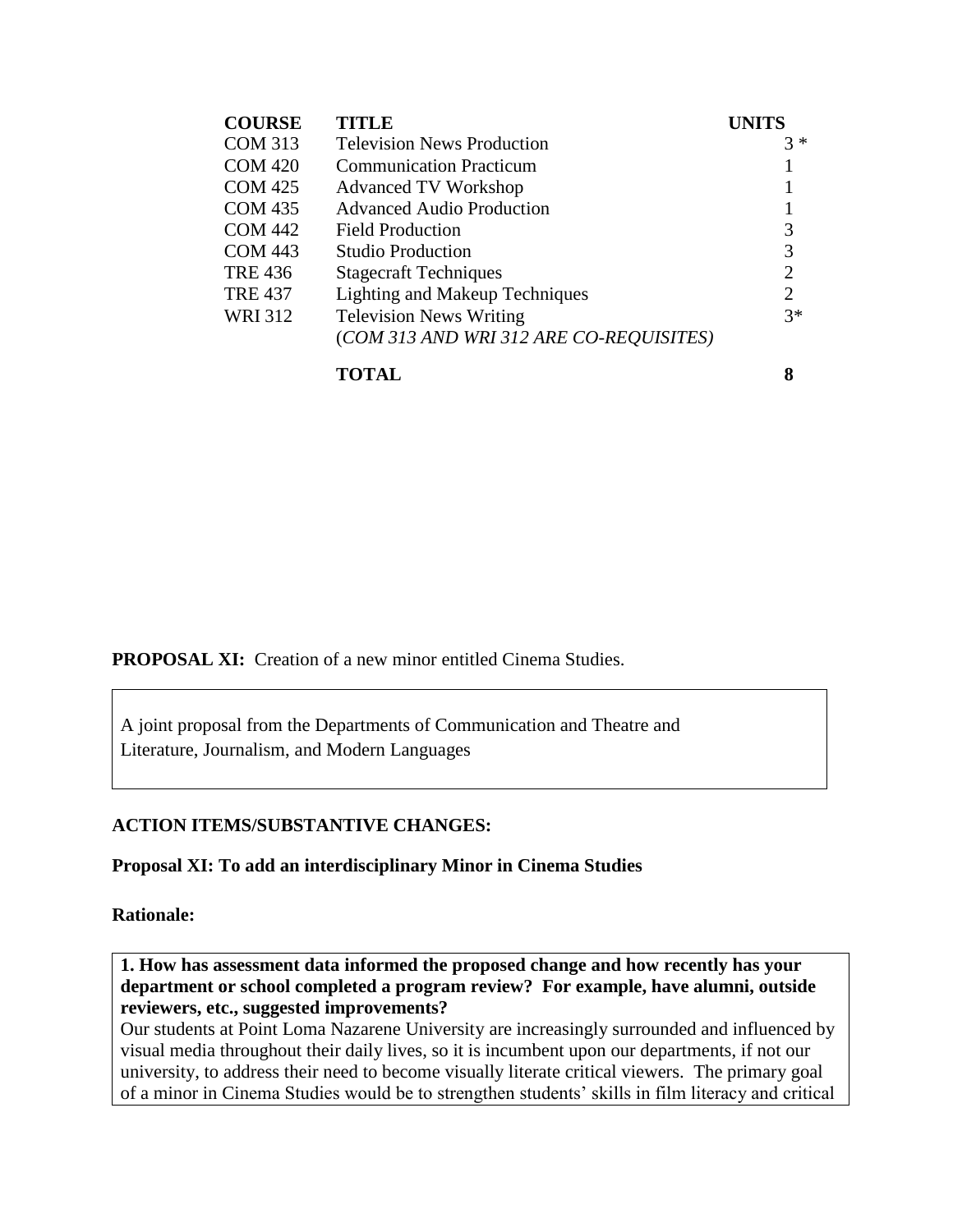thinking. Creating this minor as interdisciplinary enables students to integrate multiple perspectives and skill sets, from scriptwriting and production to theory and criticism, and situates their development of critical visual literacy within the richness of a liberal arts education. The courses unified within this Minor in Cinema Studies require the sophisticated use of film theory and terminology, analysis of film images and narratives, an ability to understand the inherent relationship between films and the historical moments from which they emerge, the creation of film art, and the evaluation of films, by using higher and lower order thinking and writing skills. Each and every one of these skills may also be examined in the light of a faith-based perspective as a part of a Christian liberal arts education.

Over the past eight years, since students in the Communication and Theatre department have been making films on a regular basis, students across campus have had an intense interest in learning more about film and filmmaking. There has especially been an increasing groundswell of interest from students in communication and theatre, religion, philosophy, art, psychology, business, and LJML. In LJML two new courses were added last year LIT 209: Great Works: Film and LIT 371: World Cinema to specifically address students' growing interest in and need for critical visually literacy.

So while this proposal is not driven by a large body of quantitative assessment data, it is driven by anecdotal assessment data and the popularity of the new and existing courses in film studies. This semester, Dr. James Wicks had approximately 40 students over the 48 students already registered for LIT 209, who were interested in taking this Great Works: Film course to fulfill their GE requirements. It is responding to an increasing awareness in higher education of the need for students to develop critical visual literacy, and it is motivated to provide students with the opportunity to gain a broader and deeper interdisciplinary understanding of how the motion picture industry, which continues to produce a powerful effect on culture and society, creates films which convey meaning in significant and influential ways.

#### **2. What are comparable universities and colleges doing?**

This proposal is based on a model provided by USC's Minor in Cinema-Television which contains two required courses, then a selection of courses students can choose from in the following categories: Critical Studies, Production, Writing, and The Film-Television Industry. See: [http://www.usc.edu/dept/publications/cat2004/schools/cinema/minors.html.](http://www.usc.edu/dept/publications/cat2004/schools/cinema/minors.html)

Given our university size and values, comparisons with Pepperdine University and Azusa Pacific University are most appropriate for our context. Pepperdine's Humanities and Teacher Education program contains an interdisciplinary Film Studies Minor which also requires two courses, "Introduction to Film Studies, and "A Social Science Perspective on Film" and then allows students to choose three additional courses from a list of ten courses offered by eight (8) different departments. See:

<http://seaver.pepperdine.edu/humanities/academics/filmstudies/filmstudiesminor.htm>

APU's Department of Theater, Film, and Television also offers a Critical Studies Minor, which includes five required courses, including titles such as "Christianity and the Creative Process," "History of Broadcasting and Electronic Media," and "Media Criticism and Theory," and then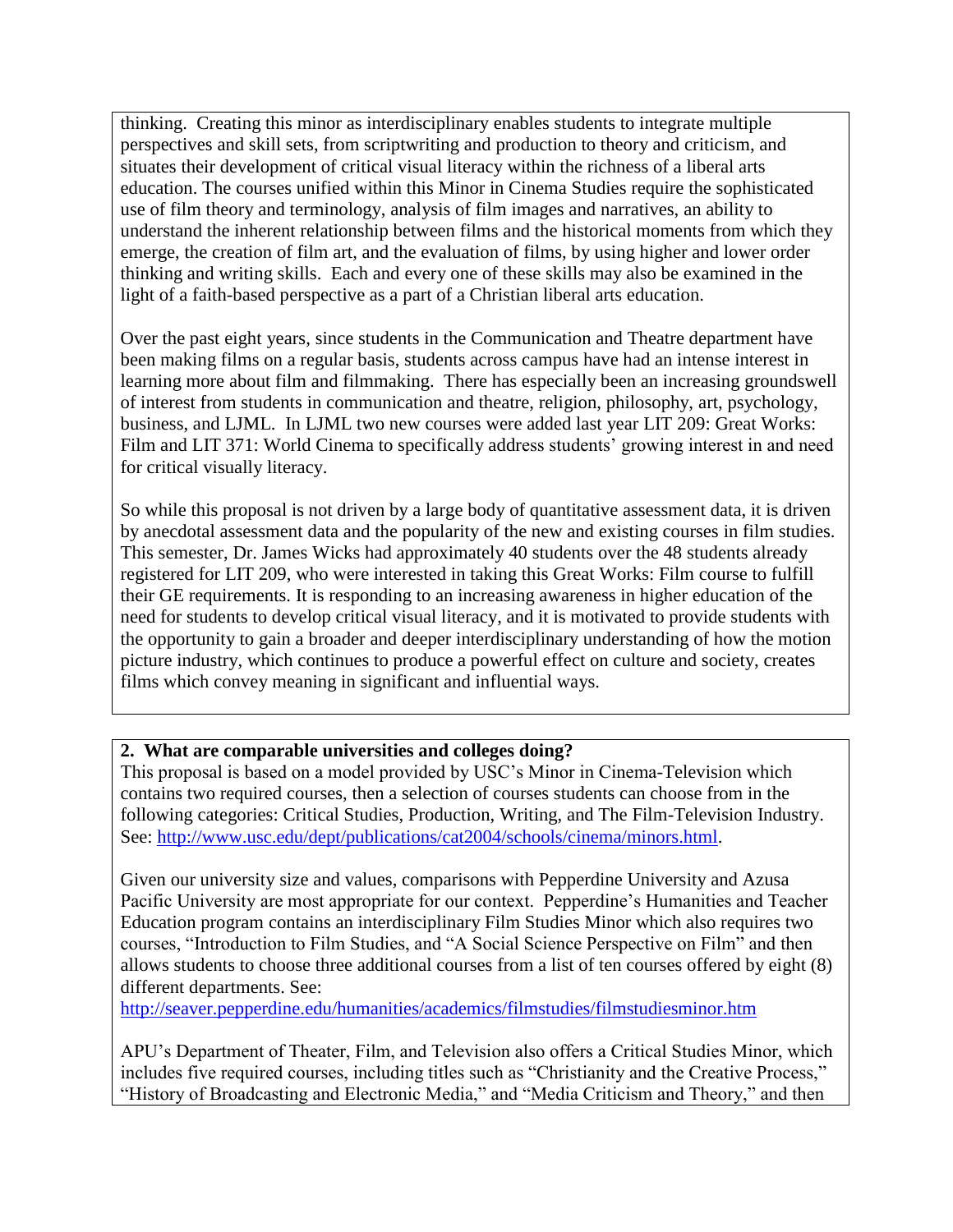allows students to choose three courses among five options. This minor is not interdisciplinary. See: [http://www.apu.edu/clas/theaterfilmtv/minors/#criticalstudiesminor.](http://www.apu.edu/clas/theaterfilmtv/minors/#criticalstudiesminor)

## **3. Is the change related to stipulations imposed by outside accrediting agencies (addressing standards, etc.)?**

The proposal is not related to stipulations imposed by outside accrediting agencies.

#### **4. How does the proposed change relate to the mission of the university?**

As stated in our university's core values, "A willingness to hear and learn from many diverse voices is foundational to a Christian liberal arts education." The Minor in Cinema Studies will enhance and expand the university's mission of hearing and learning from these diverse voices, as they are conveyed through film, by providing students with entry-level knowledge and skills for participating in independent filmmaking, film criticism, or teaching in an age where visual literacy is essential to the interpretation of cultural texts. This program will also add breadth and depth to students' knowledge and understanding of cinema as a medium of expression and shaper of cultural values and society. The courses listed below are presented with the intention of evaluating films in light of our relationship and responsibility to Christ and those in our community.

#### **5. How does the change accommodate the department or school's learning outcomes for the major, minor, concentration, etc.? For instance, does the change help balance out the curriculum, or does it fill in a missing gap that would help strengthen the program? Does it add breadth or depth, etc.?**

The change is in line with PLNU's first institutional learning outcome "Members of the PLNU community will display openness to new knowledge and perspectives, think critically, analytically, and creatively, and communicate effectively." As the Program Learning Outcomes (see Section III, below) demonstrate, the Minor in Cinema Studies will make deliberate the university's teaching of film and critical film viewing. Such a program, housed within both the Departments of Communication and Theatre and Literature, Journalism and Modern Languages, in which communication and analysis of cultural texts are central to our academic pursuits, will enable students to examine, consider, and comprehend the ways in which story and ideology are presented in the cultural texts of film across the curriculum.

The Cinema Studies Minor is also well positioned to welcome the addition and inclusion of film courses across the university which promote diversity and visual literacy.

#### **6. What impact will it have on the size of the major, minor, etc.?**

The proposed change would create a new minor based on existing courses presently offered at PLNU. It should not have any substantial negative impact on respective major concentrations or minors.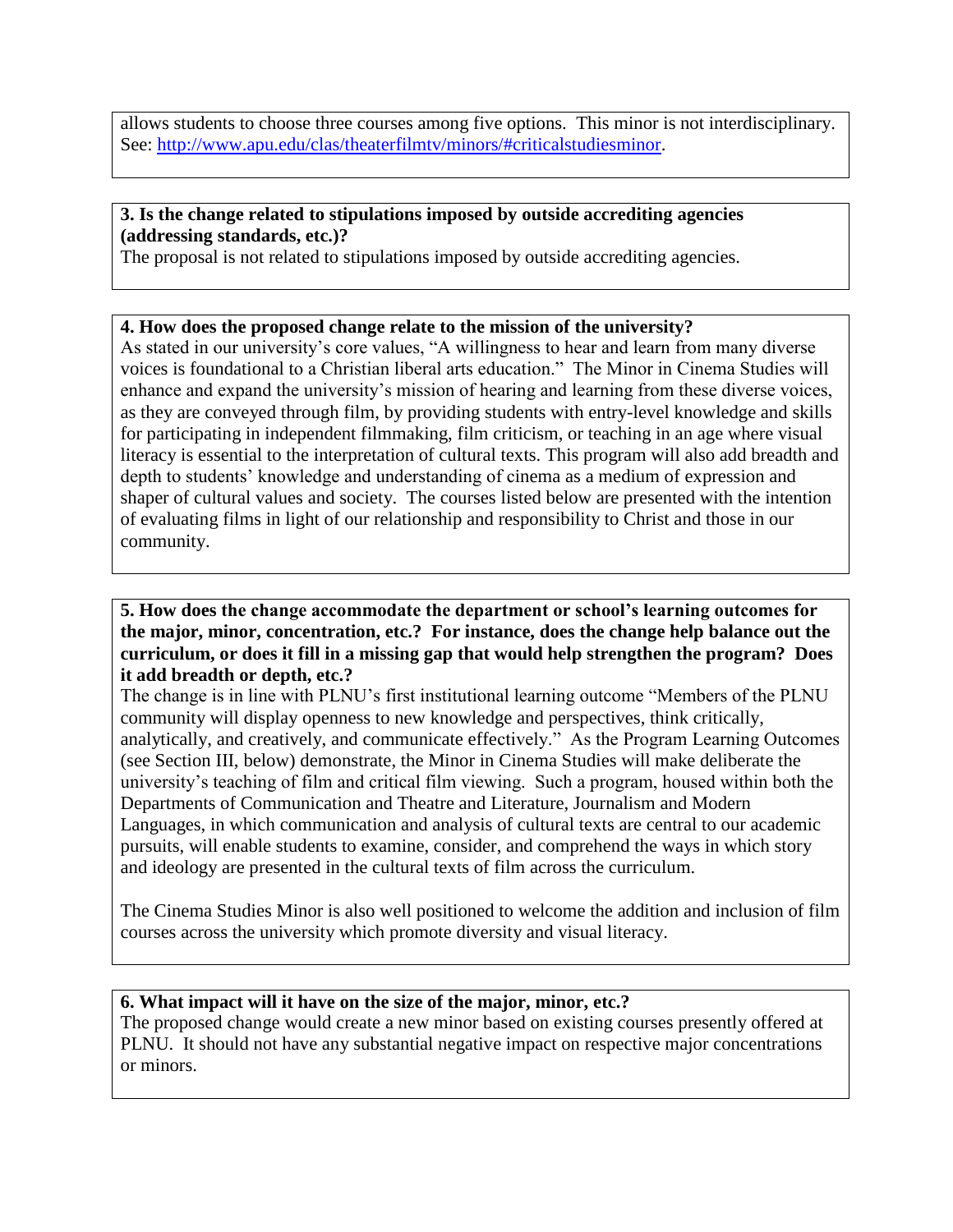#### **7. Will the change(s) be sustainable with human and financial resources?**

The changes will be sustainable with current human and financial resources because the proposal does not require staffing changes within respective participating departments, nor does the proposal require course deletions or unit additions for students within respective majors.

#### **8. State other rationale that you deem appropriate.**

A Cinema Studies Minor will add to the breadth of our student's liberal arts education by combining production and technical filmmaking skills with a cultural studies based approach of the analysis of texts, along with film art and film theory. PLNU students would be able to demonstrate their accomplishments in visual literacy in their liberal arts education and in their future careers as well.

All \_\_\_490 courses and new course proposals for the Minor in Cinema Studies undergo the following process in order to be included in the minor: 1) course proposal including syllabus, assigned texts, and rationale 2) joint review by Theatre and Communications and LJML Departments, 3) inform Records of approval or rejection of inclusion in the Minor in Cinema Studies.

#### **Tentative Syllabus/Course Learning Outcomes:**

#### **Program Description: Minor in Cinema Studies**

This is an interdisciplinary minor in cinema which draws from historical, religious, philosophical, theoretical, and aesthetic perspectives. Students are encouraged to select courses which are based on students' intellectual and professional interests. Students interested in film criticism and/or writing and teaching may take electives in film theory and criticism, while students interested in scriptwriting and production may take courses in those areas. The minor is structured as interdisciplinary in its electives so that students will truly be studying in the liberal arts tradition. All students must take the required courses, and then must select from the elective courses to complete the minor.

#### **Outcomes: Program Learning Outcomes**

Students who complete the cinema studies minor will be able to:

1. Identify and articulate the relationships among film styles, genres, and techniques. (LIT 209, LIT 371, & COM 300, SPA 380)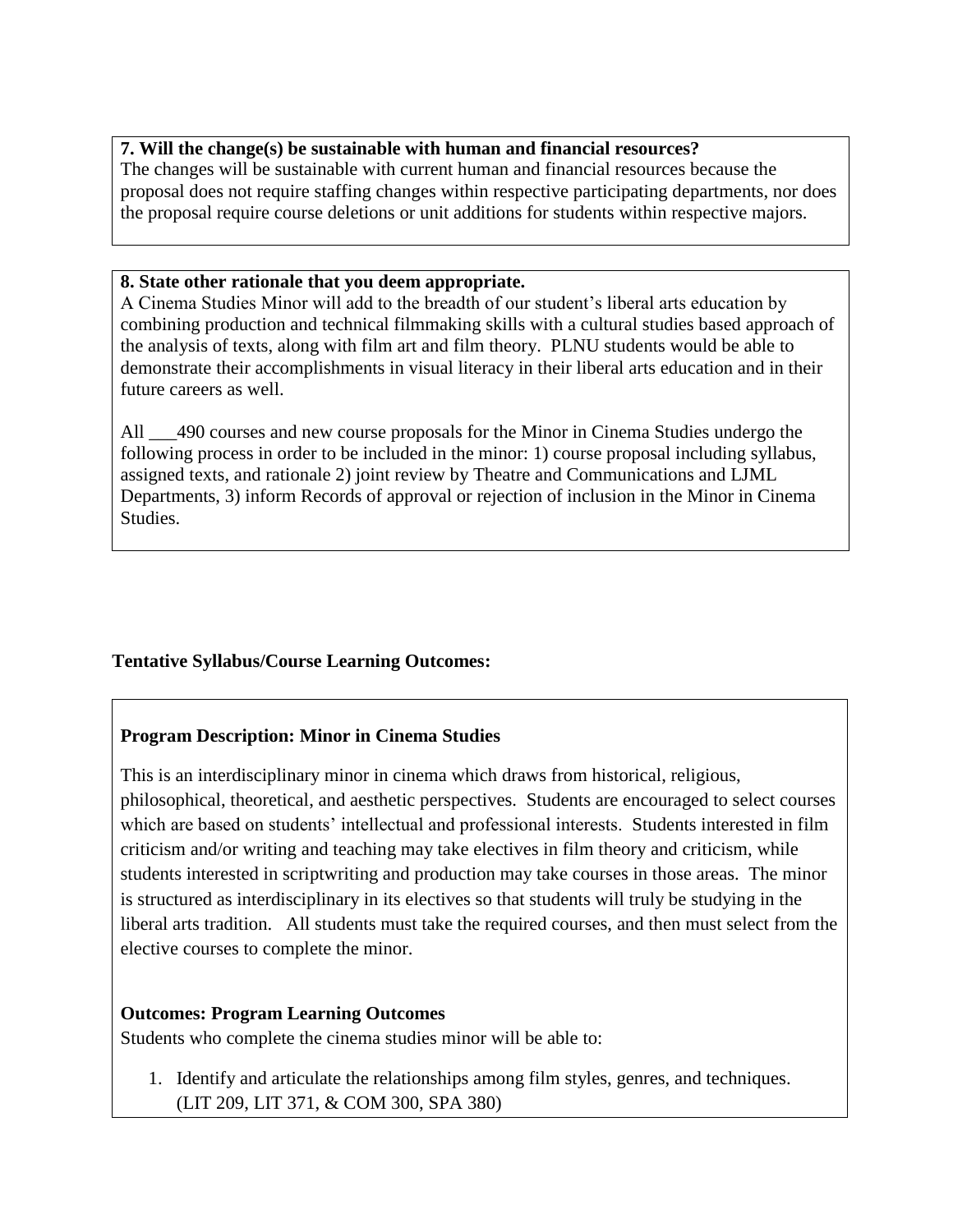- 2. Demonstrate knowledge of the relationship between films and the historical moments from which they emerge. (COM 300, HIS 368, SPA 380)
- 3. Analyze and interpret the film images and narratives using film theory and terminology. (LIT 209, LIT 371, COM 300)
- 4. Evaluate films, including from a faith based perspective, by using higher and lower order thinking and writing skills. (COM 300, and COM/LIT courses)
- 5. Construct film scripts and create films by using film production techniques. (COM 243, COM 175, COM 420, COM 442, COM 443)

**Catalog Copy:** Note the academic minor consists of already-existing courses.

## **Catalog Copy (New)**

## **REQUIRED & INSTRUCTORS: 8 units**

LIT 209 Great Works in Literature: Film (2) James Wicks; no prerequisite COM 243 Intro to TV and Film Production (3) Alan Hueth; no prerequisite COM 300 Narrative and Documentary Film (3) Alan Hueth; no prerequisite

## **ELECTIVE COURSES: 9 Elective Units Taken from Three (3) Separate Disciplines**

LIT 371 World Cinema (3)Wicks offered every other year) HIS 368 Modern China Through Film (4) Kim SPA 380 Genre/Period Study in Hispanic Literature and Film (3) McConnell \_\_\_490 Approved Special Studies Course in Film COM 175 Scriptwriting for Television and Film (3) Hueth \*COM 442 Field Production (3)Hueth (pre-req: COM 243) \*COM 443 Studio Production (3)Hueth (pre-req: COM 243) COM 420 Communication Practicum (indie screenwriting or film production project) (1-2) Hueth (pre-req: COM 175 for screenwriting, and COM 243 for production project)

## **Total units required: 17-20**

Minimum number of upper division units: 12 units Minimum number of units completed in residency: 9 units Note that 9 units must be distinct and not counted in the major

**\*COM 442 and 443 are presently two (2) unit courses. However, the Dept. of Communication and Theatre are submitting an APC proposal that is requesting that these two courses be raised to three (3) units. This has been approved by their dean. Whether the increases are approved or rejected by APC, these courses will**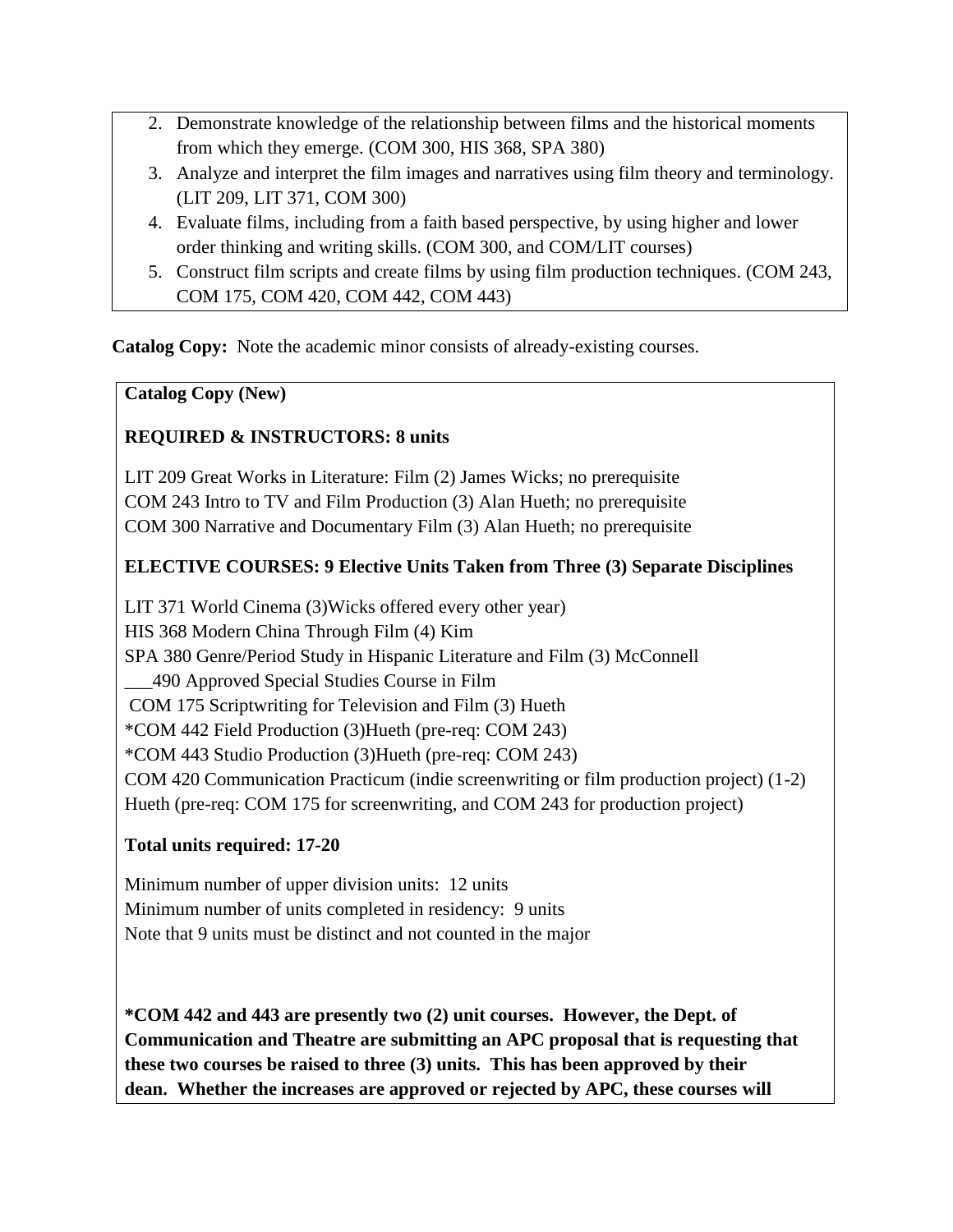**continue in the mix of electives for the Cinema Studies Minor.**

#### **Recorded Department/School Vote:**

Communication & Theatre faculty: 7-0 Literature, Journalism, and Modern Languages faculty: 14-0

#### **Library Impact:**

Minimal. The purchase of film theory texts and respective films will be minimal as we already have in our holdings numerous films and relevant texts.

#### **Technological Impact:**

None. The course will require instruction in a classroom with an overhead projector, screen, and sound system, such as those already so equipped, including such classrooms as Starkey 100, and BAC 102, 103, and 104 in the Bond Academic Center.

#### **Final Summary:**

**Total course additions**: 1

**Total course deletions:** 0

**Total unit additions:** 1/YR

**Total unit deletions:** 0

**Rotation of courses or deletion of sections to accommodate additions:** 0

**Staffing impact/increase or decrease:** 0